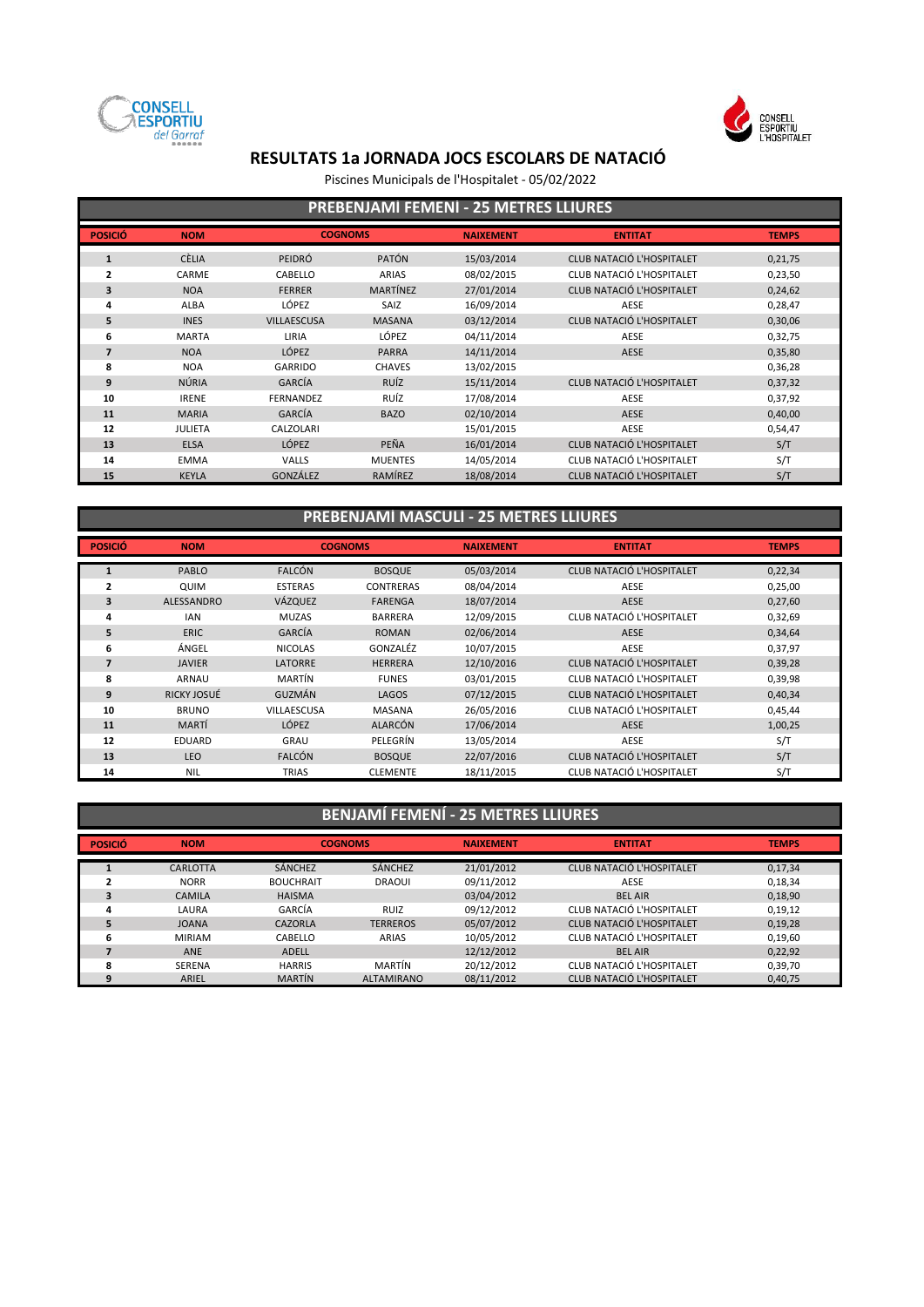



Piscines Municipals de l'Hospitalet - 05/02/2022

|                |                      |                  |                  |                  |                                  | <b>BENJAMI MASCULI - 25 METRES LLIURES</b> |  |  |  |  |  |  |  |  |  |
|----------------|----------------------|------------------|------------------|------------------|----------------------------------|--------------------------------------------|--|--|--|--|--|--|--|--|--|
| <b>POSICIÓ</b> | <b>NOM</b>           |                  | <b>COGNOMS</b>   | <b>NAIXEMENT</b> | <b>ENTITAT</b>                   | <b>TEMPS</b>                               |  |  |  |  |  |  |  |  |  |
| $\mathbf{1}$   | AXEL                 | <b>VALLE</b>     | <b>VENEGAS</b>   | 14/01/2012       | CLUB NATACIÓ L'HOSPITALET        | 0,16,38                                    |  |  |  |  |  |  |  |  |  |
| $\overline{2}$ | <b>ISAAC</b>         | <b>SEIDE</b>     | GONZÁLEZ         | 08/09/2012       | CLUB NATACIÓ L'HOSPITALET        | 0,16,50                                    |  |  |  |  |  |  |  |  |  |
| 3              | <b>NIL</b>           | <b>NOGUERA</b>   | <b>EROLES</b>    | 10/04/2013       | <b>BEL AIR</b>                   | 0,18,44                                    |  |  |  |  |  |  |  |  |  |
| 4              | <b>LISANDRO</b>      | <b>DI FRANCO</b> |                  | 04/06/2013       | <b>BEL AIR</b>                   | 0,18,63                                    |  |  |  |  |  |  |  |  |  |
| 5              | ERIC                 | <b>BRUUN</b>     | <b>GRANADOS</b>  | 11/01/2012       | <b>BEL AIR</b>                   | 0,18,66                                    |  |  |  |  |  |  |  |  |  |
| 6              | <b>NAHUEL</b>        | <b>GONZALES</b>  | <b>GUTIÉRREZ</b> | 30/04/2012       | CLUB NATACIÓ L'HOSPITALET        | 0,19,03                                    |  |  |  |  |  |  |  |  |  |
| $\overline{7}$ | <b>XAVI</b>          | <b>FERRER</b>    | <b>MARTÍNEZ</b>  | 08/08/2012       | CLUB NATACIÓ L'HOSPITALET        | 0,19,94                                    |  |  |  |  |  |  |  |  |  |
| 8              | <b>NICOLAS</b>       | <b>MESTRES</b>   | LAMPE            | 28/11/2012       | <b>BEL AIR</b>                   | 0,20,03                                    |  |  |  |  |  |  |  |  |  |
| 9              | <b>VICTOR</b>        | <b>MESTRES</b>   | <b>SIEBOR</b>    | 25/03/2013       | <b>BEL AIR</b>                   | 0,20,12                                    |  |  |  |  |  |  |  |  |  |
| 10             | LLUÍS                | RODRÍGUEZ        | <b>FORTUNY</b>   | 23/01/2012       | AESE                             | 0,20,96                                    |  |  |  |  |  |  |  |  |  |
| 11             | ÈRIC                 | <b>MUZÁS</b>     | <b>BARRERA</b>   | 02/03/2012       | <b>CLUB NATACIÓ L'HOSPITALET</b> | 0,21,25                                    |  |  |  |  |  |  |  |  |  |
| 12             | <b>ARES FRANCIS</b>  | <b>AYEN</b>      | <b>DOMINICI</b>  | 12/11/2012       | AESE                             | 0,21,48                                    |  |  |  |  |  |  |  |  |  |
| 13             | <b>HECTOR</b>        | <b>DOBLAS</b>    | <b>SÁNCHEZ</b>   | 18/07/2012       | <b>CLUB NATACIÓ L'HOSPITALET</b> | 0,21,80                                    |  |  |  |  |  |  |  |  |  |
| 14             | MANEL                | <b>NAVARRO</b>   | CALLEJA          | 24/10/2013       | CLUB NATACIÓ L'HOSPITALET        | 0,21,91                                    |  |  |  |  |  |  |  |  |  |
| 15             | <b>DIEGO XAVIER</b>  | <b>CEDEÑO</b>    | <b>MONTES</b>    | 30/07/2012       | <b>CLUB NATACIÓ L'HOSPITALET</b> | 0,22,10                                    |  |  |  |  |  |  |  |  |  |
| 16             | <b>CRISTIAN ILIE</b> | <b>BORICI</b>    | <b>ANDREI</b>    | 08/06/2012       | CLUB NATACIÓ L'HOSPITALET        | 0,22,46                                    |  |  |  |  |  |  |  |  |  |
| 17             | PAU                  | <b>SECO</b>      | PAZ              | 12/02/2013       | <b>AESE</b>                      | 0,25,12                                    |  |  |  |  |  |  |  |  |  |
| 18             | <b>LEVON LEO</b>     | TUMANYAN         |                  | 14/08/2013       | CLUB NATACIÓ L'HOSPITALET        | 0,25,75                                    |  |  |  |  |  |  |  |  |  |
| 19             | MARTÍ                | SECO             | PAZ              | 12/03/2013       | AESE                             | 0,26,03                                    |  |  |  |  |  |  |  |  |  |
| 20             | <b>ALAN</b>          | <b>RODRÍGUEZ</b> | <b>BURGOS</b>    | 21/02/2013       | AESE                             | 0,26,59                                    |  |  |  |  |  |  |  |  |  |
| 21             | <b>ADRIÀ</b>         | <b>SALA</b>      | SABATÉ           | 15/01/2013       | CLUB NATACIÓ L'HOSPITALET        | 0,28,41                                    |  |  |  |  |  |  |  |  |  |
| 22             | SANTIAGO             | CABRERA          | PÉREZ            | 25/12/2012       | AESE                             | 0,29,19                                    |  |  |  |  |  |  |  |  |  |
| 23             | <b>ALEX</b>          | <b>BASCOMPTE</b> | <b>RUBIO</b>     | 14/04/2013       | <b>AESE</b>                      | 0,29,44                                    |  |  |  |  |  |  |  |  |  |
| 24             | <b>DYLAN STEBEN</b>  | <b>HIDALGO</b>   | <b>BOGADO</b>    | 19/08/2013       | AESE                             | 0,29,87                                    |  |  |  |  |  |  |  |  |  |
| 25             | <b>CESC</b>          | MILIÁN           | <b>VARGAS</b>    | 19/02/2013       | <b>CLUB NATACIÓ L'HOSPITALET</b> | 0,30,44                                    |  |  |  |  |  |  |  |  |  |
| 26             | <b>JAN</b>           | <b>GINESTA</b>   | GORRO            | 02/01/2012       | CLUB NATACIÓ L'HOSPITALET        | 0,30,54                                    |  |  |  |  |  |  |  |  |  |
| 27             | <b>MARIO</b>         | <b>IGLESIAS</b>  | <b>ANTÓN</b>     | 03/09/2013       | <b>CLUB NATACIÓ L'HOSPITALET</b> | S/T                                        |  |  |  |  |  |  |  |  |  |
| 28             | <b>BIEL</b>          | CASTELAR         | <b>JIMÉNEZ</b>   | 15/08/2013       | CLUB NATACIÓ L'HOSPITALET        | S/T                                        |  |  |  |  |  |  |  |  |  |

### **PREBENJAMÍ FEMENÍ - 25 METRES PAPALLONA A AREA ELECTRONIA DE PREBENJAMÍ FEMENÍ - 25 METRES PAPALLONA**

| <b>POSICIÓ</b> | <b>NOM</b>   | <b>COGNOMS</b> |                | <b>NAIXEMENT</b> | <b>EQUIP</b>              | <b>TEMPS</b> |
|----------------|--------------|----------------|----------------|------------------|---------------------------|--------------|
|                | <b>CÈLIA</b> | <b>PEIDRÓ</b>  | <b>PATÓN</b>   | 15/03/2014       | CLUB NATACIÓ L'HOSPITALET | 0,24,53      |
|                | <b>NOA</b>   | <b>FERRER</b>  | MARTÍNEZ       | 27/01/2014       | CLUB NATACIÓ L'HOSPITALET | 0,29,30      |
|                | <b>CARME</b> | <b>CABELLO</b> | <b>ARIAS</b>   | 08/02/2015       | CLUB NATACIÓ L'HOSPITALET | 0,31,52      |
| 4              | <b>INES</b>  | VILLAESCUSA    | <b>MASANA</b>  | 03/12/2014       | CLUB NATACIÓ L'HOSPITALET | 0,40,84      |
|                | NÚRIA        | GARCÍA         | RUIZ           | 15/11/2014       | CLUB NATACIÓ L'HOSPITALET | 0,41,72      |
| 6              | <b>ELSA</b>  | LÓPEZ          | PEÑA           | 16/01/2014       | CLUB NATACIÓ L'HOSPITALET | S/T          |
|                | <b>EMMA</b>  | <b>VALLS</b>   | <b>MUENTES</b> | 14/05/2014       | CLUB NATACIÓ L'HOSPITALET | S/T          |
| Զ              | KEYLA        | GONZÁLEZ       | RAMÍREZ        | 18/08/2014       | CLUB NATACIÓ L'HOSPITALET | S/T          |

| PREBENJAMÍ MASCULÍ - 25 METRES PAPALLONA |               |                    |                 |            |                           |              |  |  |  |
|------------------------------------------|---------------|--------------------|-----------------|------------|---------------------------|--------------|--|--|--|
| <b>POSICIÓ</b>                           | <b>NOM</b>    |                    | <b>COGNOMS</b>  |            | <b>ENTITAT</b>            | <b>TEMPS</b> |  |  |  |
| ш                                        | PABLO         | <b>FALCÓN</b>      | <b>BOSQUE</b>   | 05/03/2014 | CLUB NATACIÓ L'HOSPITALET | 0,34,38      |  |  |  |
| $\overline{2}$                           | <b>JAVIER</b> | LATORRE            | <b>HERRERA</b>  | 12/10/2016 | CLUB NATACIÓ L'HOSPITALET | 0,49,26      |  |  |  |
| 3                                        | RICKY JOSUÉ   | GUZMÁN             | LAGOS           | 07/12/2015 | CLUB NATACIÓ L'HOSPITALET | 0,54,38      |  |  |  |
| 4                                        | <b>IAN</b>    | <b>MUZAS</b>       | <b>BARRERA</b>  | 12/09/2015 | CLUB NATACIÓ L'HOSPITALET | 0,54,75      |  |  |  |
| 5                                        | <b>LEO</b>    | <b>FALCÓN</b>      | <b>BOSQUE</b>   | 22/07/2016 | CLUB NATACIÓ L'HOSPITALET | 0,57,34      |  |  |  |
| 6                                        | ARNAU         | MARTÍN             | <b>FUNES</b>    | 03/01/2015 | CLUB NATACIÓ L'HOSPITALET | S/T          |  |  |  |
| 7                                        | <b>BRUNO</b>  | <b>VILLAESCUSA</b> | <b>MASANA</b>   | 26/05/2016 | CLUB NATACIÓ L'HOSPITALET | S/T          |  |  |  |
| 8                                        | <b>NIL</b>    | <b>TRIAS</b>       | <b>CLEMENTE</b> | 18/11/2015 | CLUB NATACIÓ L'HOSPITALET | S/T          |  |  |  |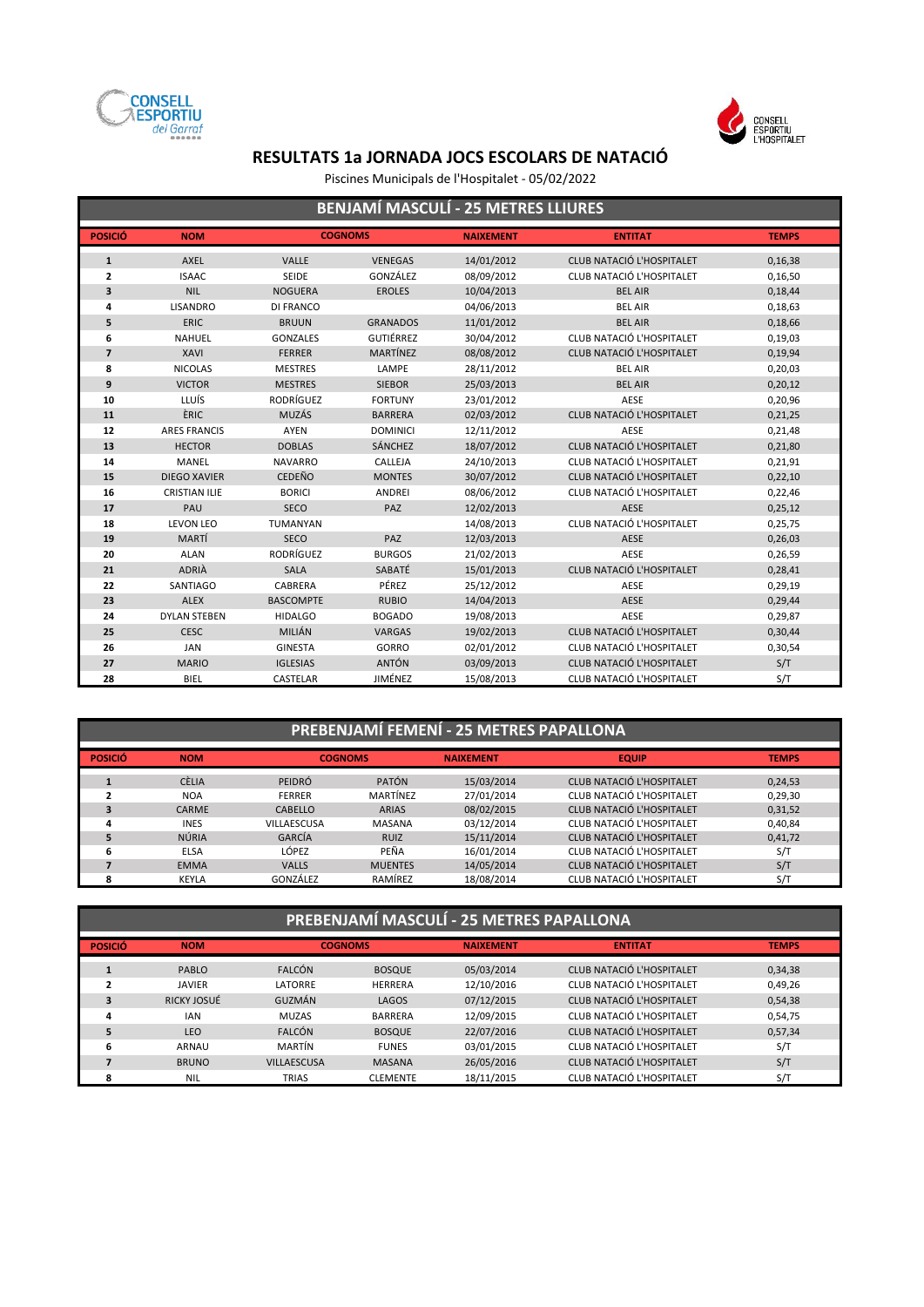

# CONSELL<br>ESPORTIU<br>L'HOSPITALET

# **RESULTATS 1a JORNADA JOCS ESCOLARS DE NATACIÓ**

Piscines Municipals de l'Hospitalet - 05/02/2022

|                | <b>BENJAMÍ FEMENÍ - 25 METRES PAPALLONA</b> |                  |                   |                  |                                  |              |  |  |  |  |
|----------------|---------------------------------------------|------------------|-------------------|------------------|----------------------------------|--------------|--|--|--|--|
| <b>POSICIÓ</b> | <b>NOM</b>                                  |                  | <b>COGNOMS</b>    | <b>NAIXEMENT</b> | <b>ENTITAT</b>                   | <b>TEMPS</b> |  |  |  |  |
| $\mathbf{1}$   | CARLOTTA                                    | SÁNCHEZ          | <b>SÁNCHEZ</b>    | 21/01/2012       | CLUB NATACIÓ L'HOSPITALET        | 0,17,65      |  |  |  |  |
|                | <b>JOANA</b>                                | CAZORLA          | <b>TERREROS</b>   | 05/07/2012       | CLUB NATACIÓ L'HOSPITALET        | 0,21,20      |  |  |  |  |
| 3              | <b>NOOR</b>                                 | <b>BOUCHRAIT</b> | <b>DRAOUI</b>     | 09/11/2012       | <b>AESE</b>                      | 0,21,29      |  |  |  |  |
| 4              | LAURA                                       | GARCÍA           | <b>RUIZ</b>       | 09/12/2012       | CLUB NATACIÓ L'HOSPITALET        | 0,23,42      |  |  |  |  |
| 5              | <b>MIRIAM</b>                               | CABELLO          | <b>ARIAS</b>      | 10/05/2012       | <b>CLUB NATACIÓ L'HOSPITALET</b> | 0,24,66      |  |  |  |  |
| 6              | CAMILA                                      | <b>HAISMA</b>    |                   | 03/04/2012       | <b>BEL AIR</b>                   | 0,26,81      |  |  |  |  |
|                | <b>ANE</b>                                  | ADELL            |                   | 12/12/2012       | <b>BEL AIR</b>                   | 0,33,10      |  |  |  |  |
| 8              | <b>SERENA</b>                               | <b>HARRIS</b>    | MARTÍN            | 20/12/2012       | CLUB NATACIÓ L'HOSPITALET        | 0,39,50      |  |  |  |  |
| 9              | ARIEL                                       | <b>MARTÍN</b>    | <b>ALTAMIRANO</b> | 08/11/2012       | CLUB NATACIÓ L'HOSPITALET        | 0,49,78      |  |  |  |  |

### **BENJAMÍ MASCULÍ - 25 METRES PAPALLONA**

| <b>POSICIÓ</b> | <b>NOM</b>           |                  | <b>COGNOMS</b>   | <b>NAIXEMENT</b> | <b>ENTITAT</b>                   | <b>TEMPS</b> |
|----------------|----------------------|------------------|------------------|------------------|----------------------------------|--------------|
| $\mathbf{1}$   | <b>AXEL</b>          | <b>VALLE</b>     | <b>VENEGAS</b>   | 14/01/2012       | <b>CLUB NATACIÓ L'HOSPITALET</b> | 0,18,81      |
| $\mathbf{2}$   | <b>ISAAC</b>         | <b>SEIDE</b>     | GONZÁLEZ         | 08/09/2012       | CLUB NATACIÓ L'HOSPITALET        | 0,20,18      |
| 3              | <b>ERIC</b>          | <b>BRUUN</b>     | <b>GRANADOS</b>  | 11/01/2012       | <b>BEL AIR</b>                   | 0,21,13      |
| 4              | <b>CRISTIAN ILIE</b> | <b>BORICI</b>    | ANDREI           | 08/06/2012       | CLUB NATACIÓ L'HOSPITALET        | 0,24,44      |
| 5              | <b>XAVI</b>          | <b>FERRER</b>    | <b>MARTÍNEZ</b>  | 08/08/2012       | CLUB NATACIÓ L'HOSPITALET        | 0,24,75      |
| 6              | <b>DIEGO XAVIER</b>  | CEDEÑO           | <b>MONTES</b>    | 30/07/2012       | CLUB NATACIÓ L'HOSPITALET        | 0,25,62      |
| $\overline{7}$ | LLUÍS                | <b>RODRÍGUEZ</b> | <b>FORTUNY</b>   | 23/01/2012       | <b>AESE</b>                      | 0,26,91      |
| 8              | <b>MANEL</b>         | <b>NAVARRO</b>   | CALLEJA          | 24/10/2013       | CLUB NATACIÓ L'HOSPITALET        | 0,27,43      |
| 9              | ÈRIC                 | MUZÁS            | <b>BARRERA</b>   | 02/03/2012       | <b>CLUB NATACIÓ L'HOSPITALET</b> | 0,27,48      |
| 10             | <b>NICOLAS</b>       | <b>MESTRES</b>   | LAMPE            | 28/11/2012       | <b>BEL AIR</b>                   | 0,27,53      |
| 11             | <b>NIL</b>           | <b>NOGUERA</b>   | <b>EROLES</b>    | 10/04/2013       | <b>BEL AIR</b>                   | 0,28,28      |
| 12             | PAU                  | SECO             | PAZ              | 12/02/2013       | AESE                             | 0,28,94      |
| 13             | <b>NAHUEL</b>        | <b>GONZALES</b>  | <b>GUTIÉRREZ</b> | 30/04/2012       | CLUB NATACIÓ L'HOSPITALET        | 0,29,41      |
| 14             | MARTÍ                | SECO             | PAZ              | 12/03/2013       | AESE                             | 0,29,42      |
| 15             | <b>VICTOR</b>        | <b>MESTRES</b>   | <b>SIEBOR</b>    | 25/03/2013       | <b>BEL AIR</b>                   | 0,29,47      |
| 16             | <b>LISANDRO</b>      | <b>DI FRANCO</b> |                  | 04/06/2013       | <b>BEL AIR</b>                   | 0,29,76      |
| 17             | <b>ARES FRANCIS</b>  | <b>AYEN</b>      | <b>DOMINICI</b>  | 12/11/2012       | <b>AESE</b>                      | 0,30,72      |
| 18             | <b>JAN</b>           | <b>GINESTA</b>   | <b>GORRO</b>     | 02/01/2012       | CLUB NATACIÓ L'HOSPITALET        | 0,31,22      |
| 19             | <b>HECTOR</b>        | <b>DOBLAS</b>    | <b>SÁNCHEZ</b>   | 18/07/2012       | <b>CLUB NATACIÓ L'HOSPITALET</b> | 0,32,66      |
| 20             | <b>LEVON LEO</b>     | TUMANYAN         |                  | 14/08/2013       | CLUB NATACIÓ L'HOSPITALET        | 0,33,46      |
| 21             | <b>ALEX</b>          | <b>BASCOMPTE</b> | <b>RUBIO</b>     | 14/04/2013       | <b>AESE</b>                      | 0,34,06      |
| 22             | CESC                 | MILIÁN           | VARGAS           | 19/02/2013       | CLUB NATACIÓ L'HOSPITALET        | 0,34,44      |
| 23             | <b>ADRIA</b>         | <b>SALA</b>      | SABATÉ           | 15/01/2013       | <b>CLUB NATACIÓ L'HOSPITALET</b> | 0,35,81      |
| 24             | SANTIAGO             | CABRERA          | PÉREZ            | 25/12/2012       | AESE                             | 0,37,04      |
| 25             | <b>ALAN</b>          | <b>RODRÍGUEZ</b> | <b>BURGOS</b>    | 21/02/2013       | <b>AESE</b>                      | 0,38,54      |
| 26             | <b>DYLAN ESTEBEN</b> | <b>HIDALGO</b>   | <b>BOGADO</b>    | 19/08/2013       | <b>AESE</b>                      | 0,44,81      |
| 27             | <b>BIEL</b>          | <b>CASTELAR</b>  | <b>JIMÉNEZ</b>   | 15/08/2013       | <b>CLUB NATACIÓ L'HOSPITALET</b> | S/T          |
| 28             | <b>MARIO</b>         | <b>IGLESIAS</b>  | <b>ANTÓN</b>     | 03/09/2013       | CLUB NATACIÓ L'HOSPITALET        | S/T          |

### **RELLEUS 4X25 METRES LLIURES PREBENJAMÍ**

| <b>POSICIÓ</b> | <b>NOM</b>  |                | <b>COGNOMS</b> | <b>NAIXEMENT</b> | <b>ENTITAT</b>                    | <b>TEMPS</b> |
|----------------|-------------|----------------|----------------|------------------|-----------------------------------|--------------|
|                |             |                |                |                  |                                   |              |
|                | <b>CLUB</b> | <b>NATACIÓ</b> | L'HOSPITALET 4 |                  | <b>CLUB NATACIÓ L'HOSPITALET1</b> | 1,56,16      |
|                | <b>CLUB</b> | NATACIÓ        | L'HOSPITALET 1 |                  | CLUB NATACIÓ L'HOSPITALET 2       | 2,31,44      |
|                | <b>ERIC</b> | <b>JULIETA</b> | ÁNGEL          | <b>MARTA</b>     | AESE C                            | 2,38,38      |
| д              | QUIM        | MARTÍ          | <b>NOA</b>     | <b>NOA</b>       | <b>AESE B</b>                     | 2,09,68 FC   |
|                | <b>CLUB</b> | <b>NATACIÓ</b> | L'HOSPITALET 2 |                  | CLUB NATACIÓ L'HOSPITALET 3       | 3,12,88 FC   |
| ь              | <b>CLUB</b> | NATACIÓ        | L'HOSPITALET 3 |                  | CLUB NATACIÓ L'HOSPITALET 4       | S/T          |
|                | EDUARD      | EDUARD         | <b>ALBA</b>    | <b>IRENE</b>     | AESE A                            | S/T          |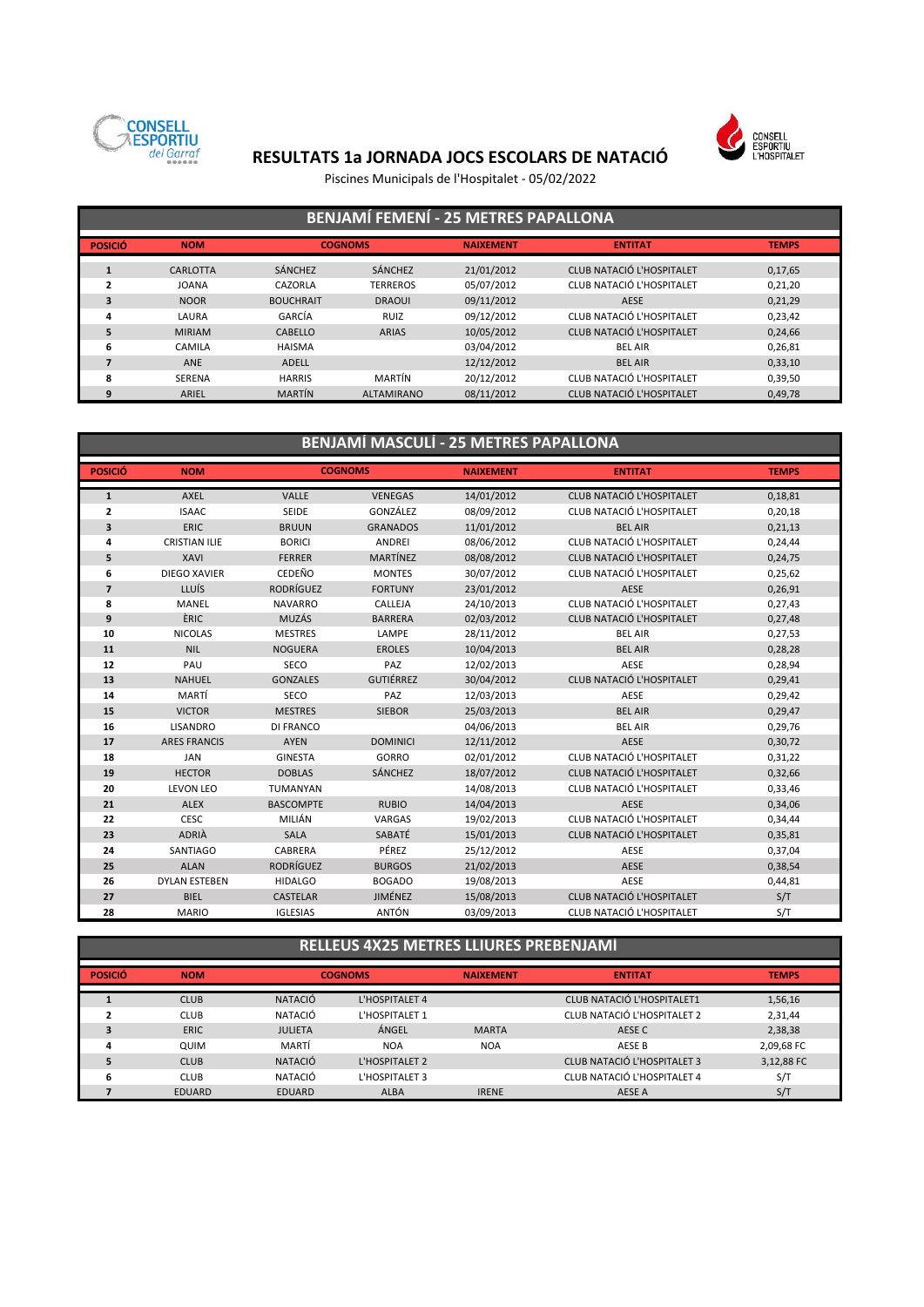



Piscines Municipals de l'Hospitalet - 05/02/2022

# **RELLEUS 4X25 METRES LLIURES BENJAMÍ**

| <b>POSICIÓ</b> |               | <b>ENTITAT</b> |                     | <b>EQUIP</b>   | <b>TEMPS</b>   |            |
|----------------|---------------|----------------|---------------------|----------------|----------------|------------|
|                | <b>CLUB</b>   | <b>NATACIÓ</b> |                     |                | L'HOSPITALET 1 | 1,11,78    |
|                | <b>CLUB</b>   | NATACIÓ        |                     |                | L'HOSPITALET 2 | 1,24,86    |
| 3              | <b>CAMILA</b> | <b>ANE</b>     | <b>ERIC</b>         | <b>NICOLAS</b> | <b>BEL AIR</b> | 1,24,90    |
| 4              | <b>CLUB</b>   | NATACIÓ        |                     |                | L'HOSPITALET 4 | 2,05,52    |
| 5              | <b>CLUB</b>   | <b>NATACIÓ</b> |                     |                | L'HOSPITALET 3 | 1,27,00 FC |
| 6              | MARTÍ         | ALA            | SANTIAGO            | <b>ALEX</b>    | AESE           | 1,28,91 FC |
|                | <b>CLUB</b>   | <b>NATACIÓ</b> |                     |                | L'HOSPITALET 5 | 1,50,72 FC |
| я              | <b>NOOR</b>   | LLUÍS          | <b>ARES FRANCIS</b> | PAU            | AESE           | 2,00,76 FC |

### **ALEVÍ FEMENÍ - 50 METRES LLIURES**

| <b>POSICIÓ</b> | <b>NOM</b>     | <b>COGNOMS</b>     |                  | <b>NAIXEMENT</b> | <b>ENTITAT</b>            | <b>TEMPS</b> |
|----------------|----------------|--------------------|------------------|------------------|---------------------------|--------------|
|                | <b>NAIA</b>    | <b>CORIA</b>       | <b>RISUEÑO</b>   | 26/01/2010       | <b>AESE</b>               | 0,37,50      |
|                | <b>ARIANA</b>  | <b>OLANO</b>       | <b>BARRETO</b>   | 19/11/2010       | <b>BEL AIR</b>            | 0,37,96      |
|                | <b>TANIA</b>   | <b>FERHANI</b>     |                  | 22/07/2010       | <b>BEL AIR</b>            | 0,38,84      |
| 4              | <b>EMMA</b>    | <b>MARTOS</b>      | JIMÉNEZ          | 16/09/2010       | <b>BEL AIR</b>            | 0,40,74      |
|                | CARLOTA        | ORTIZ              | <b>ITURRALDE</b> | 17/10/2010       | <b>AESE</b>               | 0,43,58      |
| ь              | <b>CLAUDIA</b> | <b>VILLAESCUSA</b> | MASANA           | 14/06/2011       | CLUB NATACIÓ L'HOSPITALET | 0,43,59      |
|                | <b>ANNA</b>    | <b>SÁNCHEZ</b>     | <b>MORENO</b>    | 07/07/2011       | <b>AESE</b>               | S/T          |

### **ALEVÍ MASCULÍ - 50 METRES LLIURES**

| <b>POSICIÓ</b> | <b>NOM</b>         | <b>COGNOMS</b>           |                  | <b>NAIXEMENT</b> | <b>ENTITAT</b>                   | <b>TEMPS</b> |
|----------------|--------------------|--------------------------|------------------|------------------|----------------------------------|--------------|
| $\mathbf{1}$   | <b>ADRIÁN</b>      | <b>LÓPEZ</b>             | <b>SAIZ</b>      | 07/02/2010       | <b>AESE</b>                      | 0,34,29      |
| $\mathbf{2}$   | DANIEL             | <b>GRESA</b>             | LÓPEZ            | 28/04/2011       | CLUB NATACIÓ L'HOSPITALET        | 0,36,56      |
| 3              | PAU                | <b>BRAVO</b>             | <b>ROSELL</b>    | 17/02/2011       | <b>CLUB NATACIÓ L'HOSPITALET</b> | 0,43,14      |
| 4              | PAU                | URÓS                     | <b>CORTÉS</b>    | 03/12/2010       | AESE                             | 0,45,72      |
| 5              | <b>EYDEN</b>       | <b>NOGUEIRA</b>          | <b>TUCUNDUVA</b> | 13/08/2011       | <b>CLUB NATACIÓ L'HOSPITALET</b> | 0,47,60      |
| 6              | DEEREK MARTÍN      | <b>MEJIA</b>             | <b>AVELINO</b>   | 27/01/2011       | CLUB NATACIÓ L'HOSPITALET        | 0,47,94      |
| $\overline{7}$ | <b>BALDO</b>       | <b>BALLESTER</b>         | <b>ALTIMIRA</b>  | 25/06/2010       | <b>BEL AIR</b>                   | 0,48,41      |
| 8              | VALENTINO          | <b>NICOLAS</b>           | CALZOLARI        | 26/10/2010       | AESE                             | 0,49,52      |
| 9              | <b>ALEX</b>        | <b>BARREDA</b>           | <b>MARCOS</b>    | 18/09/2011       | <b>AESE</b>                      | S/T          |
| 10             | NICOLÁS            | <b>BALLESTER</b>         | <b>ALTIMIRA</b>  | 25/06/2010       | <b>BEL AIR</b>                   | S/T          |
| 11             | <b>ARNAU</b>       | <b>MORERA DE LA VALL</b> | <b>IBÁÑEZ</b>    | 16/04/2011       | CLUB NATACIÓ L'HOSPITALET        | S/T          |
| 12             | <b>JIMMY GLEEN</b> | PANGAY                   | CALDERÓN         | 17/06/2011       | CLUB NATACIÓ L'HOSPITALET        | S/T          |
| 13             | <b>JOAN</b>        | <b>FERNANDEZ</b>         | <b>ESPLUGAS</b>  | 08/11/2010       | <b>AESE</b>                      | S/T          |
| 14             | <b>MAURO</b>       | ARNAL                    | <b>POVEDA</b>    | 30/08/2010       | <b>BEL AIR</b>                   | S/T          |
| 15             | <b>ROC</b>         | <b>TRÍAS</b>             | <b>CLEMENTE</b>  | 21/08/2011       | CLUB NATACIÓ L'HOSPITALET        | S/T          |

| <b>INFANTIL FEMENI - 100 METRES LLIURES</b> |                |                 |                 |                  |                           |                 |  |  |  |
|---------------------------------------------|----------------|-----------------|-----------------|------------------|---------------------------|-----------------|--|--|--|
| <b>POSICIÓ</b>                              | <b>NOM</b>     | <b>COGNOMS</b>  |                 | <b>NAIXEMENT</b> | <b>ENTITAT</b>            | <b>TEMPS</b>    |  |  |  |
|                                             | LAURA          | <b>BORRELL</b>  | <b>FERRANDO</b> | 10/04/2008       | <b>BEL AIR</b>            | 1,16,38         |  |  |  |
|                                             | <b>TANIA</b>   | <b>BRUUN</b>    | <b>GRANADOS</b> | 06/03/2009       | <b>BEL AIR</b>            | 1,28,62         |  |  |  |
|                                             | <b>ANNA</b>    | <b>GALLARDO</b> | <b>DALMAU</b>   | 16/03/2009       | <b>BEL AIR</b>            | 1,28,82         |  |  |  |
| 4                                           | INÉS           | PEIRÓ           | <b>BOZA</b>     | 14/04/2009       | <b>BEL AIR</b>            | 1,31,16         |  |  |  |
|                                             | <b>CANDELA</b> | GARCÍA          | PERAL           | 31/07/2009       | <b>BEL AIR</b>            | <b>ABANDONO</b> |  |  |  |
|                                             | <b>JOANA</b>   | SALINAS         | <b>ROBLEDO</b>  | 18/07/2009       | CLUB NATACIÓ L'HOSPITALET | S/T             |  |  |  |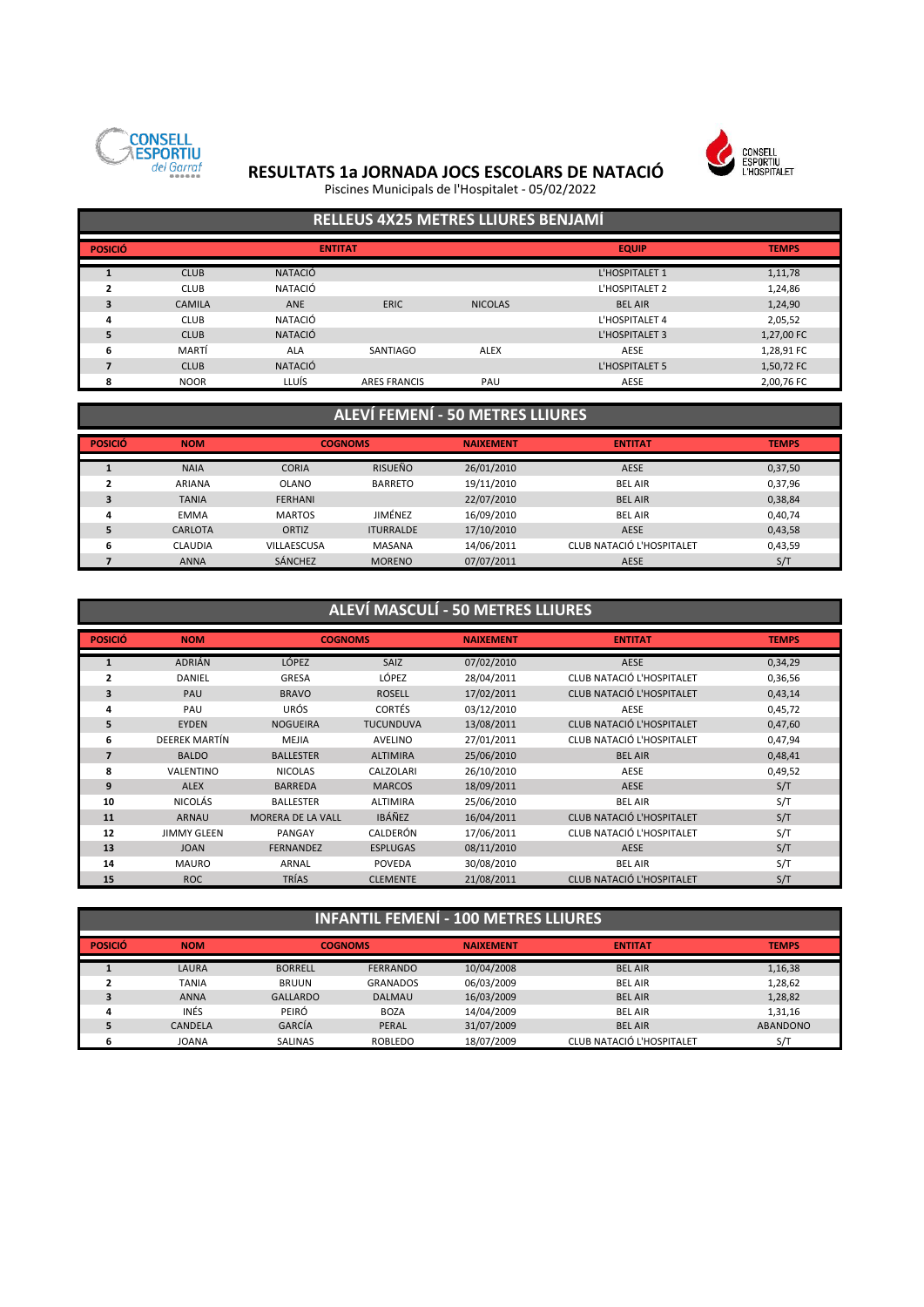



### Piscines Municipals de l'Hospitalet - 05/02/2022

### **INFANTIL MASCULÍ - 100 METRES LLIURES**

| <b>POSICIÓ</b> | <b>NOM</b>     | <b>COGNOMS</b>   |               | <b>NAIXEMENT</b> | <b>ENTITAT</b>            | <b>TEMPS</b> |
|----------------|----------------|------------------|---------------|------------------|---------------------------|--------------|
|                |                |                  |               |                  |                           |              |
|                | <b>TOM</b>     | <b>SERRANO</b>   | <b>GARDIN</b> | 23/09/2009       | <b>BEL AIR</b>            | 1,20,66      |
|                | <b>TOM</b>     | <b>MENARGUES</b> | LE PAN        | 28/03/2009       | <b>BEL AIR</b>            | 1,22,40      |
|                | <b>IVAN</b>    | <b>MARTOS</b>    | JIMÉNEZ       | 28/10/2008       | <b>BEL AIR</b>            | 1,34,82      |
|                | <b>MALIK</b>   | CHERCHALI        |               | 10/04/2008       | <b>BEL AIR</b>            | 1,37,78      |
|                | ALEJANRO JESÚS | <b>CASTRO</b>    | PEREDA        | 25/12/2009       | CLUB NATACIÓ L'HOSPITALET | 1,54,28      |

### **CADET FEMENÍ - 100 METRES LLIURES**

| <b>POSICIÓ</b> | <b>NOM</b>   | <b>COGNOMS</b>     |                 | <b>NAIXEMENT</b> | <b>ENTITAT</b>            | <b>TEMPS</b> |
|----------------|--------------|--------------------|-----------------|------------------|---------------------------|--------------|
|                |              |                    |                 |                  |                           |              |
|                | <b>CHLOE</b> | <b>CHARPENTIER</b> | <b>BELLOSO</b>  | 14/03/2007       | <b>BEL AIR</b>            | 1,18,81      |
|                | SARA         | PASCUAL            | SANZ            | 09/02/2006       | CLUB NATACIÓ L'HOSPITALET | 1,27,02      |
|                | <b>IRENE</b> | ALMAZÁN            | <b>UNTORIA</b>  | 07/06/2006       | <b>BEL AIR</b>            | S/T          |
| д              | LUCIA        | <b>NAVARRO</b>     | <b>IMBERNÓN</b> | 05/10/2006       | CLUB NATACIÓ L'HOSPITALET | S/T          |
|                | CARLA        | GALLEGO            | <b>CABELLO</b>  | 23/05/2005       | CLUB NATACIÓ L'HOSPITALET | S/T          |

### **CADET MASCULÍ - 100 METRES LLIURES**

| <b>POSICIÓ</b> | <b>NOM</b>    | <b>COGNOMS</b>     |                | <b>NAIXEMENT</b> | <b>ENTITAT</b>            | <b>TEMPS</b> |
|----------------|---------------|--------------------|----------------|------------------|---------------------------|--------------|
|                | <b>AXEL</b>   | <b>BOLEDA</b>      | CALLIZO        | 30/10/2006       | <b>BEL AIR</b>            | 1,05,81      |
| 2              | LEO           | <b>BESSON</b>      | <b>MORENO</b>  | 26/11/2007       | <b>BEL AIR</b>            | 1,06,19      |
| 3              | <b>JOEL</b>   | <b>RIVADENERIA</b> | <b>GALLEGO</b> | 01/10/2005       | CLUB NATACIÓ L'HOSPITALET | 1,07,88      |
| 4              | <b>DANI</b>   | <b>DATO</b>        |                | 21/02/2007       | <b>BEL AIR</b>            | 1,11,10      |
| 5              | <b>HECTOR</b> | LÓPEZ              | <b>TULCAN</b>  | 29/05/2005       | CLUB NATACIÓ L'HOSPITALET | 1,11,29      |
| 6              | <b>DEMIAN</b> | <b>MELNYK</b>      |                | 17/08/2007       | CLUB NATACIÓ L'HOSPITALET | 1,11,44      |
|                | <b>IVÁN</b>   | MÁRMOL             | GARCÍA         | 11/01/2006       | CLUB NATACIÓ L'HOSPITALET | 1,15,03      |
| 8              | AXEL          | <b>TERUEL</b>      | MUÑOZ          | 26/10/2007       | CLUB NATACIÓ L'HOSPITALET | 1,15,44      |
| 9              | <b>RUBÉN</b>  | LÓPEZ              | PEÑA           | 23/07/2006       | CLUB NATACIÓ L'HOSPITALET | 1,16,25      |
| 10             | <b>MATVII</b> | <b>MELNYK</b>      |                | 16/09/2004       | CLUB NATACIÓ L'HOSPITALET | 1,20,28      |
| 11             | ÁLVARO        | <b>FERNANDEZ</b>   | <b>CORRAL</b>  | 02/08/2006       | <b>BEL AIR</b>            | S/T          |
| 12             | <b>MAXIME</b> | <b>RENAULT</b>     |                | 27/09/2007       | <b>BEL AIR</b>            | S/T          |

### **ALEVÍ FEMENÍ - 50 METRES PAPALLONA**

| <b>POSICIÓ</b> | <b>NOM</b>     | <b>COGNOMS</b>     |                  | <b>NAIXEMENT</b> | <b>ENTITAT</b>            | <b>TEMPS</b> |
|----------------|----------------|--------------------|------------------|------------------|---------------------------|--------------|
|                | <b>TANIA</b>   | <b>FERHANI</b>     |                  | 22/07/2010       | <b>BEL AIR</b>            | 0,46,97      |
|                | <b>NAIA</b>    | <b>CORIA</b>       | RISUEÑO          | 26/01/2010       | AESE                      | 0,47,15      |
| э              | <b>ARIANA</b>  | <b>OLANO</b>       | <b>BARRETO</b>   | 19/11/2010       | <b>BEL AIR</b>            | 0,48,88      |
|                | CARLOTA        | ORTIZ              | <b>ITURRALDE</b> | 17/10/2010       | <b>AESE</b>               | 0,52,62      |
|                | <b>CLAUDIA</b> | <b>VILLAESCUSA</b> | <b>MASANA</b>    | 14/06/2011       | CLUB NATACIÓ L'HOSPITALET | 0,53,38      |
| 6              | <b>EMMA</b>    | <b>MARTOS</b>      | JIMÉNEZ          | 16/09/2010       | <b>BEL AIR</b>            | 0,56,09      |
|                | <b>ANNA</b>    | <b>SÁNCHEZ</b>     | <b>MORENO</b>    | 07/07/2011       | <b>AESE</b>               | S/T          |

## **ALEVÍ MASCULÍ - 50 METRES PAPALLONA**

| <b>POSICIÓ</b> | <b>NOM</b>           | <b>COGNOMS</b>           |                  | <b>NAIXEMENT</b> | <b>ENTITAT</b>                   | <b>TEMPS</b> |
|----------------|----------------------|--------------------------|------------------|------------------|----------------------------------|--------------|
|                | <b>DANIEL</b>        | <b>GRESA</b>             | LÓPEZ            | 28/04/2011       | CLUB NATACIÓ L'HOSPITALET        |              |
|                |                      |                          |                  |                  |                                  | 0,39,12      |
| $\overline{2}$ | ADRIÁN               | LÓPEZ                    | SAIZ             | 07/02/2010       | AESE                             | 0,39,97      |
| 3              | <b>DEEREK MARTÍN</b> | <b>MEJIA</b>             | <b>AVELINO</b>   | 27/01/2011       | CLUB NATACIÓ L'HOSPITALET        | 0,54,91      |
| 4              | <b>EYDEN</b>         | <b>NOGUEIRA</b>          | <b>TUCUNDUVA</b> | 13/08/2011       | CLUB NATACIÓ L'HOSPITALET        | 0,56,66      |
| 5              | PAU                  | <b>URÓS</b>              | <b>CORTÉS</b>    | 03/12/2010       | <b>AESE</b>                      | 0,58,31      |
| 6              | PAU                  | <b>BRAVO</b>             | <b>ROSELL</b>    | 17/02/2011       | CLUB NATACIÓ L'HOSPITALET        | 1,01,72      |
| 7              | <b>BALDO</b>         | <b>BALLESTER</b>         | <b>ALTIMIRA</b>  | 25/06/2010       | <b>BEL AIR</b>                   | 1,07,71      |
| 8              | NICOLÁS              | <b>BALLESTER</b>         | <b>ALTIMIRA</b>  | 25/06/2010       | <b>BEL AIR</b>                   | 1,13,48      |
| 9              | <b>JOAN</b>          | <b>FERNANDEZ</b>         | <b>ESPLUGAS</b>  | 08/11/2010       | <b>AESE</b>                      | S/T          |
| 10             | VALENTINO            | <b>NICOLAS</b>           | CALZOLARI        | 26/10/2010       | AESE                             | S/T          |
| 11             | <b>ALEX</b>          | <b>BARREDA</b>           | <b>MARCOS</b>    | 18/09/2011       | <b>AESE</b>                      | S/T          |
| 12             | <b>MAURO</b>         | ARNAL                    | <b>POVEDA</b>    | 30/08/2010       | <b>BEL AIR</b>                   | S/T          |
| 13             | <b>JIMMY GLEEN</b>   | <b>PANGAY</b>            | <b>CALDERÓN</b>  | 17/06/2011       | CLUB NATACIÓ L'HOSPITALET        | S/T          |
| 14             | <b>ROC</b>           | TRÍAS                    | <b>CLEMENTE</b>  | 21/08/2011       | CLUB NATACIÓ L'HOSPITALET        | S/T          |
| 15             | <b>ARNAU</b>         | <b>MORERA DE LA VALL</b> | <b>IBÁÑEZ</b>    | 16/04/2011       | <b>CLUB NATACIÓ L'HOSPITALET</b> | S/T          |